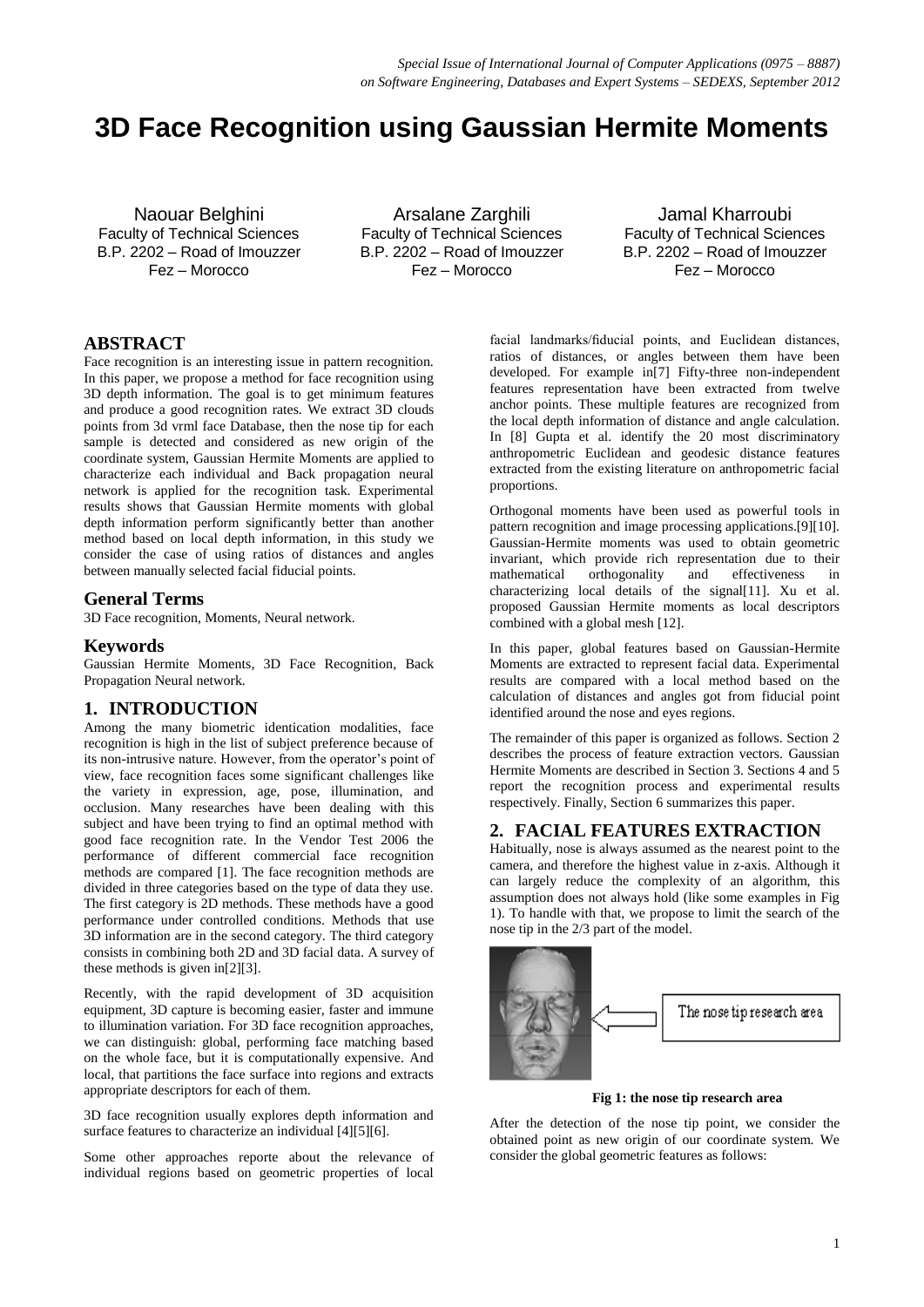$V = \{Z(p_1), Z(p_2), \ldots, Z(p_n)\}$ . where  $Z(p_i)$  is the Z-coordinate of the point  $p_i$  in the mesh model. Then we reduce the dimension of the extracted vector using the average value for each 50 points.



**Fig 2: some samples of Z- coordinate vector in the original and in the new coordinate system** 

## **3. GAUSSIAN–HERMITE MOMENTS**

As mentioned in the introduction section, moments and functions of moments have been widely used in domains of image analysis. Examples of moment-based feature descriptors include Cartesian geometrical moments, rotational moments, orthogonal moments, and complex moments. Among all kinds of moments, the geometric one is firstly introduced and has been used due to its explicit geometric meaning.

The direct description of moment invariants was first introduced by Hu. The major weakness of the Hu's theory is that it does not provide for a possibility of any generalization [13].

Orthogonal Moments like Legendre and Zernike were used to represent the image. These orthogonal moments and their inverse transforms have been used in the field of pattern representation, image analysis, and image reconstruction with some success. The difficulty in the use of moments is their high computational complexity, especially when a higher order of moments is used[14].

Gaussianl-Hermite Moments(GHM) were introduced by J. Shen[15] [16]

Given the Gaussian smoothing function  $g(x,\sigma)$ :

$$
g(x,\sigma)=(2\pi \sigma^2)^{-1/2} \exp(-x^2/2 \sigma^2)
$$

The n<sup>th</sup> order smoothed Gaussian Hermite Moments of a signal  $S(x)$  is defined as:

$$
GHM_n(x,S(x))=\int_{-\infty}^{+\infty}g(t,\sigma)H_n(t/\sigma)S(x+t)dt
$$

With  $H_n(t)$  is a scaled Hermite polynomial function of order

$$
n.\text{defined as: } H_n(t/\sigma) = (-1)^n \exp(t^2) \frac{d^n \exp(-t^2)}{dt^n}
$$

The  $GHM_0$  and  $GHM_1$  can be calculated in the discret domain as follows:

$$
GHM_0(x,S(x))=g(x,\sigma)^*S(x)=\sum_{i=0}^n S(i)g(x-i)
$$

$$
GHM1(x,S(x))=2\sigma \frac{d[g(x, \sigma)*S(x)]}{dx}=2\sigma
$$

$$
\frac{d[g(x, \sigma)]}{dx}*S(x)
$$

where  $*$  denotes the convolution operator.

The GHM<sub>n</sub> can be recursively calculated for  $n \geq 2$  as follows [11]:

GHM<sub>n</sub>(x,S(x))=2(n-1)GHM<sub>n-2</sub>(x,S(x))+ 2 $\sigma$ GHM<sub>n-1</sub>(x,S(x))

GHM have many excellent performances, especially insensitive to noise. The parameter  $σ$  and the order of G-H Moments can be determined by experiments. Here we use  $GHM<sub>0</sub>$ ,  $GHM<sub>1</sub>$  and  $GHM<sub>2</sub>$  to analyze the shape variation and  $\sigma$  $= 0.2.$ 

## **4. THE RECOGNITION PROCESS**

As mentioned in the previous section, we investigate GHM to get features to be used in the classification task. These features are then used as input of the classifier. We adopt back propagation neural network to do so. It is a multi-layer feed forward, supervised learning network based on gradient descent learning rule. we train the network to perform its ability to respond correctly to the input patterns that are used for training and its ability to provide good response to the input that are similar from the testing DB.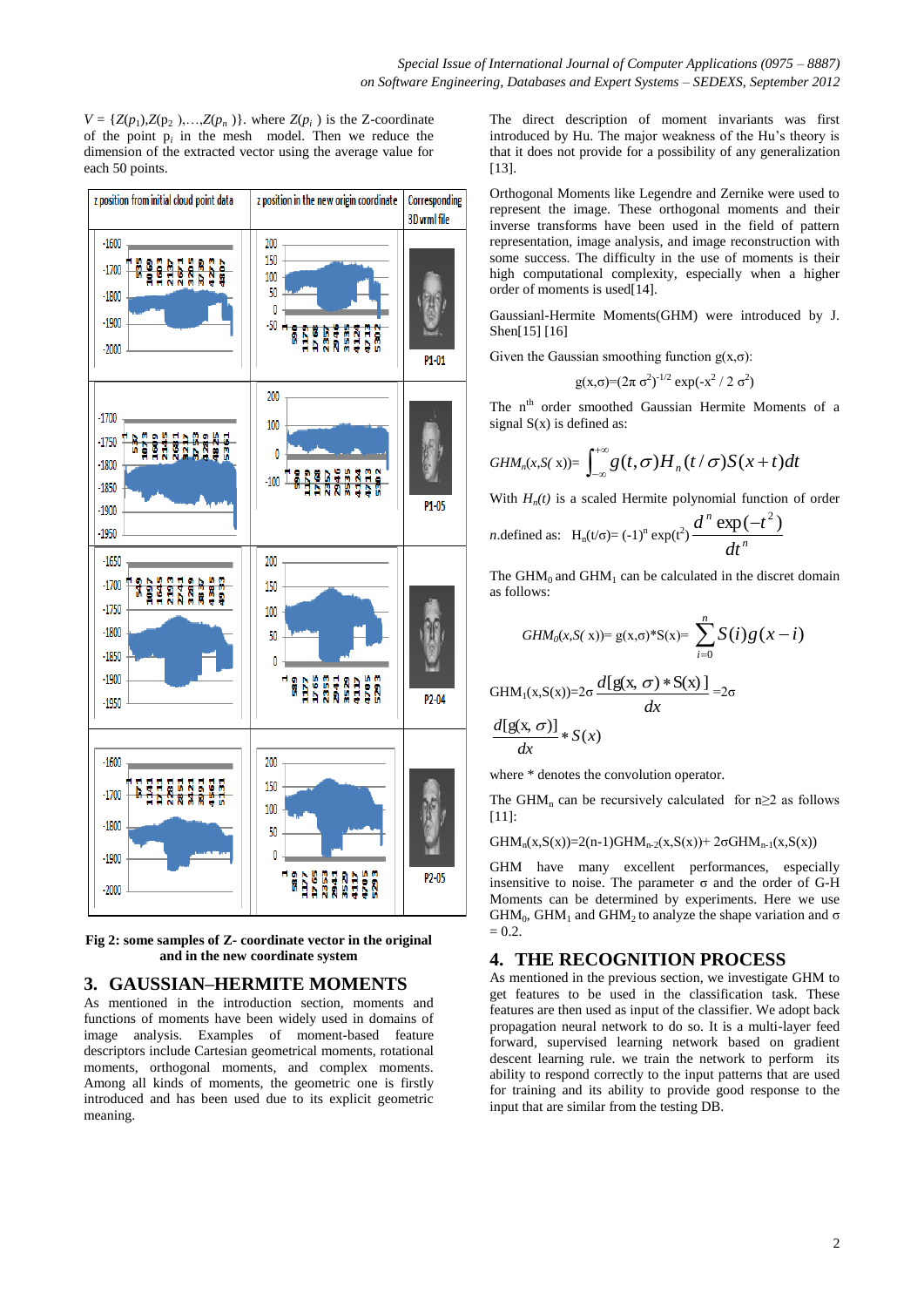### *Special Issue of International Journal of Computer Applications (0975 – 8887) on Software Engineering, Databases and Expert Systems – SEDEXS, September 2012*



**Fig3: The architecture of the proposed solution**

# **5. EXPERIMENTAL RESULTS**

## **5.1 Using GHM**

The experiments were conducted and evaluated based on a set of 10 individuals from FRAV3D DB[17]. Data were acquired with a Minolta VIVID 700 scanner, which provides with not only texture information (2D image), but also a face model in range data format (2.5D image) and a VRML file (3D image). A total of 16 captures per person were taken in every session, with different poses and lighting conditions.

| Label     | <b>Type of image</b>                        |
|-----------|---------------------------------------------|
| $01 - 04$ | Frontal                                     |
| $05 - 06$ | Right turn $25^{\circ}$ (respect to Y axis) |
| $07 - 08$ | Left turn $5^\circ$ (respect to Y axis)     |
| 09        | Severe right turn (respect to Z axis)       |
| 10        | Soft left turn (respect to Z axis)          |
| 11        | Smiling face                                |
| 12        | Open mouth                                  |
| 13        | Looking upwards (turn respect to $X$ axis)  |
| 14        | Looking downwards (turn respect to X axis)  |
| $15 - 16$ | Frontal view with lighting changes          |

**Table1: description of the acquisition order**



**Fig 3: some example of 2d images and vrml files. Some samples from FRAV3D Database**

Six samples (1,2,6,12,13,14) were used for training and the rest for test.

We train our neural network with the following setting: 100 inputs per pattern, 75 hidden neurons, 10 outputs neurons, and the error is set to 0.0001 for stopping condition.

Comparison between n=0, n=1 and n=2 and without GHM.

Results:

| <b>FRAV</b><br>3D | Using only<br>z-coordinate | GHM 0 | GHM 1       | GHM 2 |
|-------------------|----------------------------|-------|-------------|-------|
| 80                | 95%                        | 95%   | Not         | 93%   |
| Samples           |                            |       | interesting |       |
| 160               | 46%                        | 89%   | <b>Not</b>  | 84%   |
| Samples           |                            |       | interesting |       |

**Table2: the rate of recognition** 

# **5.2 Using Distances and angles between anthropometric facial points**

Craniofacial anthropometry is a technique used in [physical](http://en.wikipedia.org/wiki/Physical_anthropology)  [anthropology](http://en.wikipedia.org/wiki/Physical_anthropology) for creating parametric models of human faces[18]. Over the years numerous anthropometric facial proportions have been proposed, and researchers have collected, recorded and analyzed their values on various human populations[19]. In this study, anthropometric facial points are used from Texas 3D Data base [20]. We choose seven fiducial points which are invariant to isometric deformations and benefit from the symmetry of the face.



**Fig4: Fiducial point location: P1:Left Outer Eye; P2: Left Inner Eye; P3: Head base point; P4: Upper nose point; P5: Nose Tip; P6: Right Nose Base; P7: Left Nose Base;**